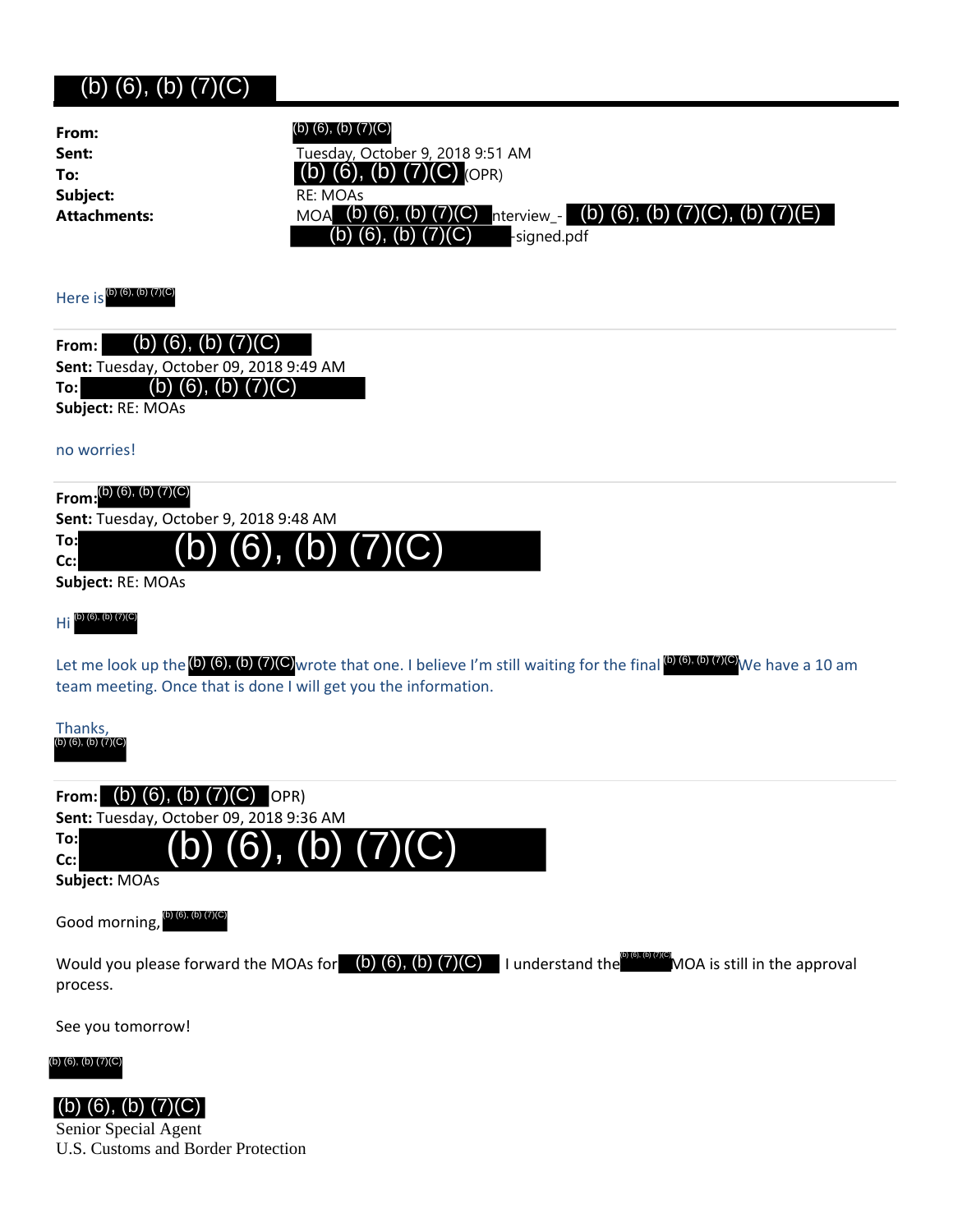Office of Professional Responsibility SAC Washington (b) (6), (b) (7)(C)



NON-DISCLOSURE: This information is part of an Official Investigation and should not be disclosed to anyone outside of CBP or anyone within CBP, besides the person indicated on this email chain. Authorization to share this document within the receiving agency or outside of the receiving agency shall come from CBP.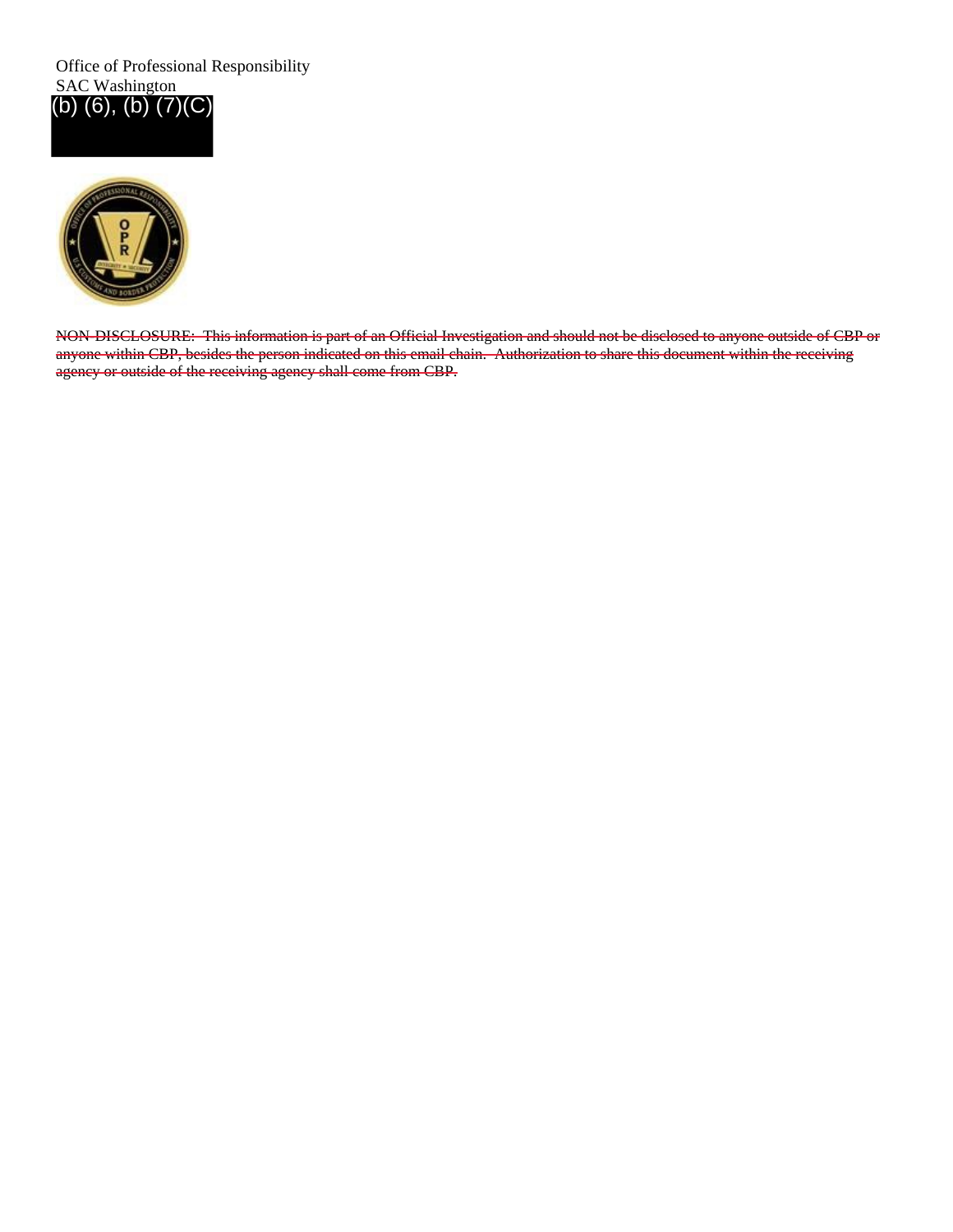| From:    |  |
|----------|--|
| Sent:    |  |
| To:      |  |
| Subject: |  |

 $(b)$  (6), (b) (7)(C)

Monday, June 12, 2017 3:33 PM **70:** (b) (6), (b) (7)(C)<br> **Subject:** RE: Phone call needed

10-4. Let me know when you're in the area.

From: (b) (6), (b)  $(7)(C)$ Sent: Monday, June 12, 2017 11:41 AM (b)  $(\overline{6})$ , (b)  $(7)(C)$ To:

Subject: RE: Phone call needed

10-4. Thanks<sup>(b) (6), (b) (7)(C<mark>)</mark>Much ap<u>preciated. We'll still have to do au Bon Pain sometime as I would like to introduce you</sup></u> to some of my colleagues on the  $\qquad \qquad \textbf{(b)} \textbf{(7)} \textbf{(E)}$  We have a liaison assigned to<sup>(b)</sup> (7)<sup>(b</sup>) out could always benefit from additional visibility.

#### **Very Respectfully,**

(b) (6), (b)  $(7)(C)$ , (b)  $(7)(E)$ 



WARNING: This document is LAW ENFORCEMENT SENSITIVE and is designated for OFFICIAL USE ONLY. It contains information that may be exempt from public release under the Freedom of Information Act (5USC552). This document is to be controlled, handled, transmitted, distributed, and disposed of in accordance with OHS policy relating to FOUO information, and is not to be released to the public or personnel who do not have a valid "need-to-know" without prior approval from the originating agency.

| From: | (b) $(6)$ , $(b)$ $(7)(C)$           |  |
|-------|--------------------------------------|--|
|       | Sent: Monday, June 12, 2017 11:38 AM |  |
| To:   | (b) $(6)$ , $(b)$ $(7)(C)$           |  |
|       | Cubinati DE: Dhana sall nonded       |  |

Subject: RE: Phone call needed

#### Both. No problem.

| From: | (b) $(6)$ , $(b)$ $(7)(C)$           |
|-------|--------------------------------------|
|       | Sent: Monday, June 12, 2017 10:23 AM |
| To:   | (b) (6), (b) $(7)(C)$                |
|       | Subject: RE: Phone call needed       |

(b) (6), (b)  $(7)(C)$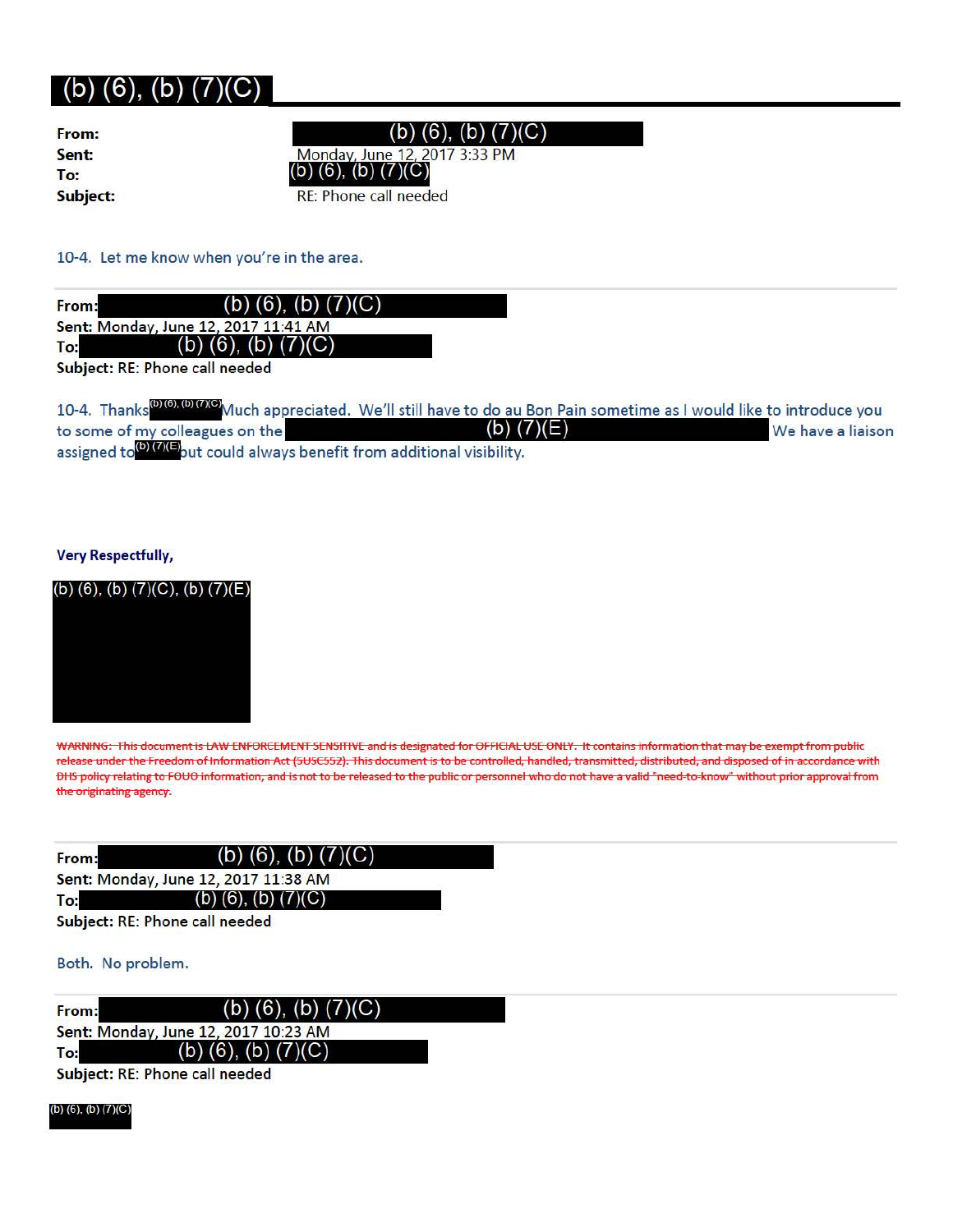Good copy. I'll be standing by to standby. Did you give them my e‐mail, cell, or both? Thanks for making the connection.

#### **Very Respectfully,**



WARNING: This document is LAW ENFORCEMENT SENSITIVE and is designated for OFFICIAL USE ONLY. It contains information that may be exempt from public release under the Freedom of Information Act (5USC552). This document is to be controlled, handled, transmitted, distributed, and disposed of in accordance with DHS policy relating to FOUO information, and is not to be released to the public or personnel who do not have a valid "need to know" without prior approval from the originating agency.

| From:                          | (b) $(6)$ , $(b)$ $(7)(C)$          |  |
|--------------------------------|-------------------------------------|--|
|                                | Sent: Monday, June 12, 2017 8:50 AM |  |
| To:l                           | (b) (6), (b) $(7)(C)$               |  |
| Subject: RE: Phone call needed |                                     |  |

#### (b) (6), (b) (7)(C)

I passed along your information. At some point someone will reach out to you to clarify. Be patient. As you know, sometimes these things can take a little bit of time. Thanks for reaching out.

#### (b) (6), (b) (7)(C)

| From: l | (b) $(6)$ , $(b)$ $(7)(C)$                 |  |
|---------|--------------------------------------------|--|
|         | <b>Sent: Friday, June 09, 2017 4:11 PM</b> |  |
| To:l    | (b) $(6)$ , $(b)$ $(7)(C)$                 |  |
|         | <b>Subject: RE: Phone call needed</b>      |  |

10‐4. Enjoy your weekend.

**Very Respectfully,**

(b) (6), (b) (7)(C), (b) (7)(E)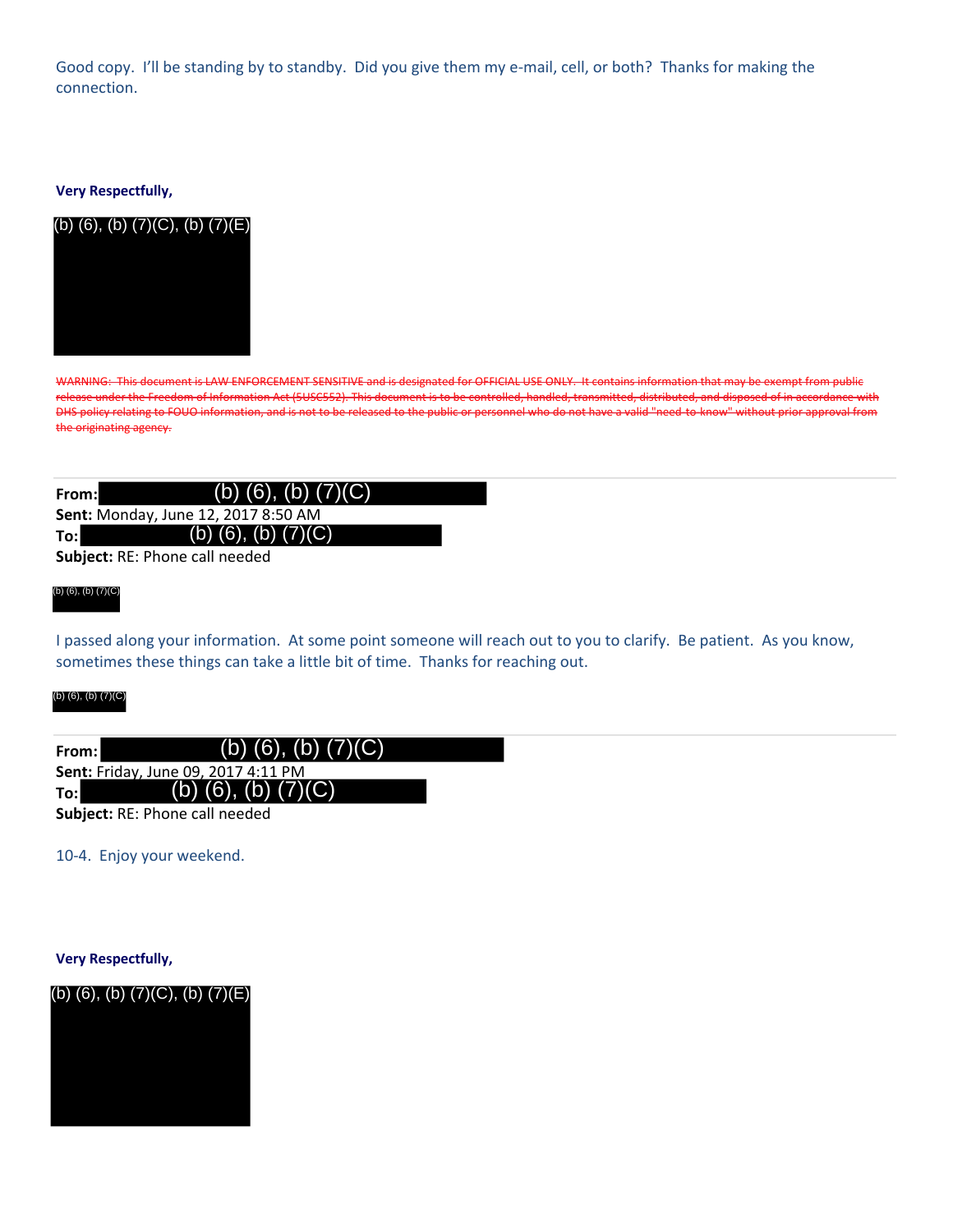WARNING: This document is LAW ENFORCEMENT SENSITIVE and is designated for OFFICIAL USE ONLY. It contains information that may be exempt from public release under the Freedom of Information Act (5USC552). This document is to be controlled, handled, transmitted, distributed, and disposed of in accordance with DHS policy relating to FOUO information, and is not to be released to the public or personnel who do not have a valid "need to know" without prior approval from the originating agency.

| From:l | (b) (6), (b) $(7)(C)$               |  |
|--------|-------------------------------------|--|
|        | Sent: Friday, June 09, 2017 4:06 PM |  |
| To:    | (b) $(6)$ , $(b)$ $(7)(C)$          |  |
|        | Cubinatu DE: Dhaira sall isaaalaal  |  |

**Subject:** RE: Phone call needed

To be determined. I will ask our folks. I will let you know next week.

| From:l                                     | (b) (6), (b) $(7)(C)$      |  |
|--------------------------------------------|----------------------------|--|
| <b>Sent: Friday, June 09, 2017 3:49 PM</b> |                            |  |
| To:l                                       | (b) $(6)$ , $(b)$ $(7)(C)$ |  |

**Subject:** RE: Phone call needed

#### (b) (6), (b) (7)(C)

Thanks for the follow-up. Do you want to arrange an in-person intro?

#### **Very Respectfully,**





WARNING: This document is LAW ENFORCEMENT SENSITIVE and is designated for OFFICIAL USE ONLY. It contains information that may be exempt from public release under the Freedom of Information Act (5USC552). This document is to be controlled, handled, transmitted, distributed, and disposed of in accordance with DHS policy relating to FOUO information, and is not to be released to the public or personnel who do not have a valid "need‐to‐know" without prior approval from the originating agency.

| From: l | (b) $(6)$ , $(b)$ $(7)(C)$          |  |
|---------|-------------------------------------|--|
|         | Sent: Friday, June 09, 2017 3:48 PM |  |
| To:l    | (b) (6), (b) $(7)(C)$               |  |
|         |                                     |  |

**Subject:** RE: Phone call needed

#### (b) (6), (b) (7)(C)

I will be in touch with you next week and will be putting you in contact with someone who handles this sort of thing. Have a great weekend.

| From:                          | (b) $(6)$ , $(b)$ $(7)(C)$                 |  |
|--------------------------------|--------------------------------------------|--|
|                                | <b>Sent: Monday, June 05, 2017 2:23 PM</b> |  |
| To:l                           | (b) $(6)$ , $(b)$ $(7)(C)$                 |  |
| Subject: RE: Phone call needed |                                            |  |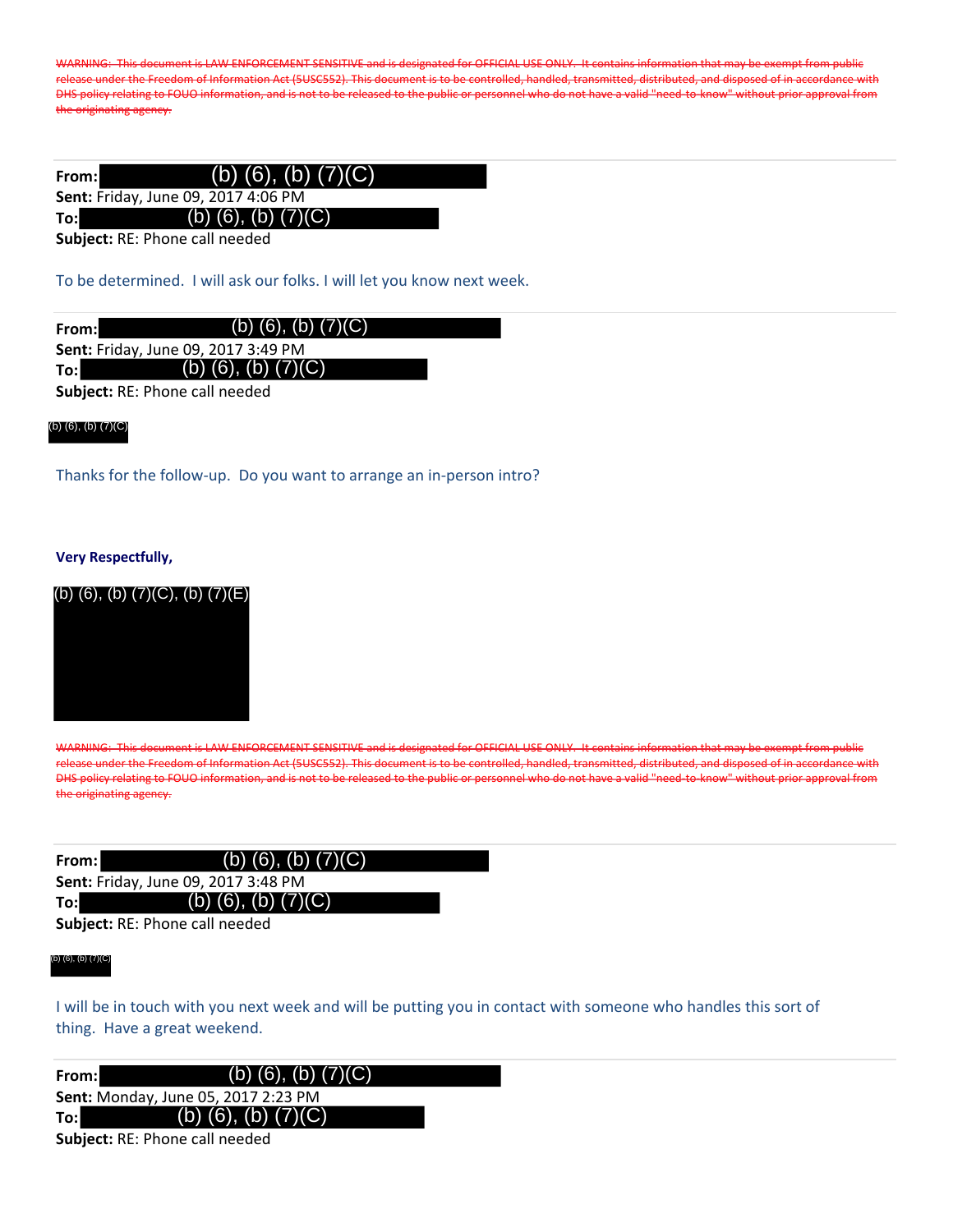So the angle my watch commander wanted to explore was to

(b) (7)(E)



Let me know if you are able to pinpoint

which entity it would be appropriate to discuss with.



**(b) (7)(E)** 

#### **Very Respectfully,**



WARNING: This document is LAW ENFORCEMENT SENSITIVE and is designated for OFFICIAL USE ONLY. It contains information that may be exempt from public release under the Freedom of Information Act (5USC552). This document is to be controlled, handled, transmitted, distributed, and disposed of in accordance with OHS policy relat ing to FOUO information, and is not to be released to the public or personnel who do not have a valid " need-to-know" without prior approval from the originating agency.

#### **From:** (b) (6), (b) (7)(C)

Sent: Monday, June 05, 2017 10:32 AM

(b)  $(6)$ ,  $(b)$   $(7)(C)$ **To:** 

Subject: RE: Phone call needed

For context during the call: http://www.politico.com/story/2017 /06/0l/russia-spies-espionage-trump-239003

**Very Respectfully,** 

(b) (6), (b)  $(7)(C)$ , (b)  $(7)(E)$ 

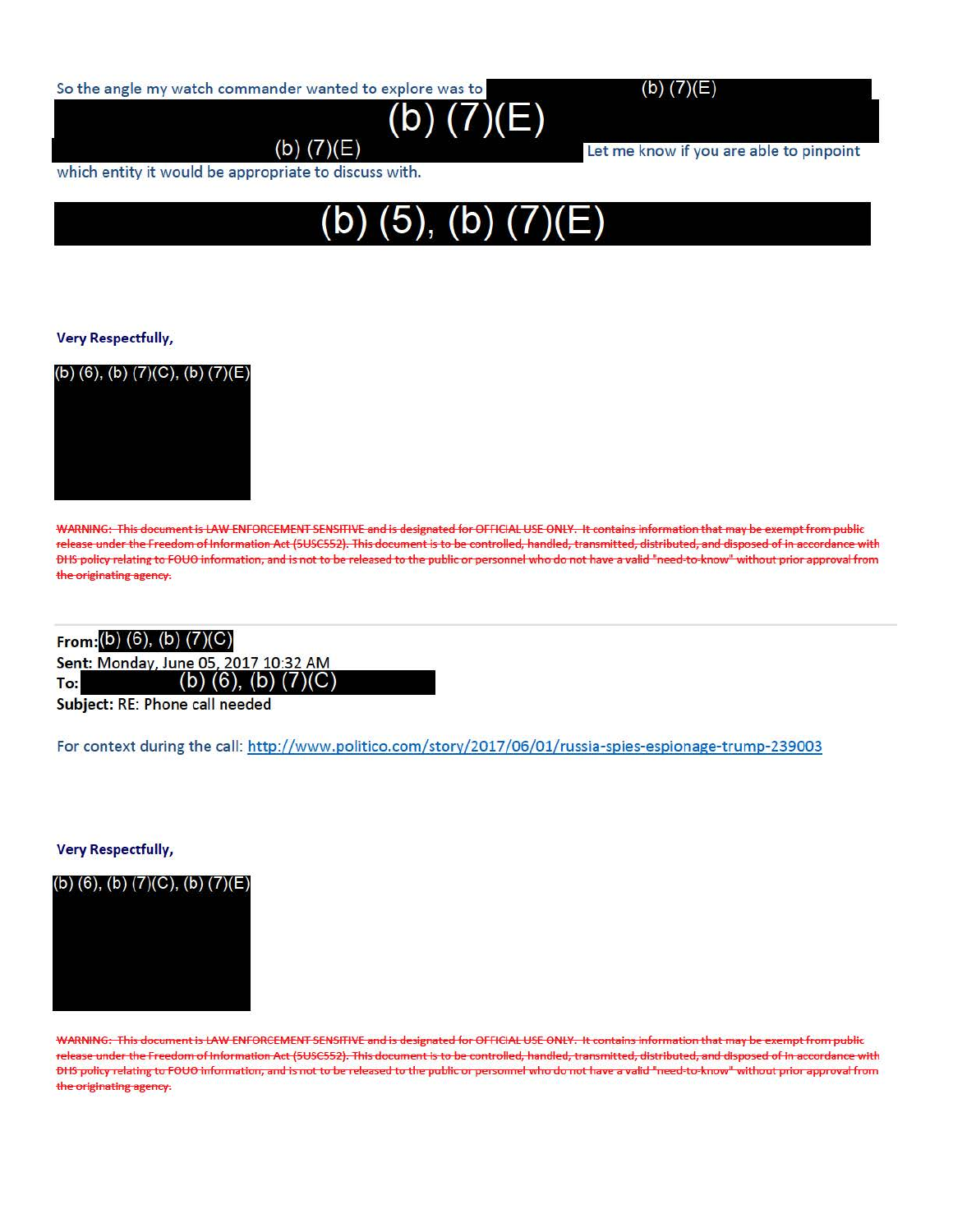**From:**  $(b)$  (6), (b) (7)(C)

**Sent:** Friday, June 02, 2017 5:44 PM

**To:** (b) (6), (b) (7)(C)

**Subject:** RE: Phone call needed

Np. We'll talk Monday.

-- Original message -From: Date: 6/2/17 5:25 PM (GMT-05:00) To: (b) (6), (b) (7)(C) (b) (6), (b) (7)(C)

Subject: RE: Phone call needed

#### (b) (6), (b) (7)(C)

-

Just got off a call with my boss.

## (b) (5), (b) (7)(E)  $\overline{(b)}$  $\overline{(5)}$ ,  $\overline{(b)}$  $\overline{(7)}$

I can be reached at  $\qquad$  (b) (6), (b) (7)(C) anytime. If I miss it by chance, I'll return the call right away.

**Very Respectfully,**



WARNING: This document is LAW ENFORCEMENT SENSITIVE and is designated for OFFICIAL USE ONLY. It contains information that may be exempt from public release under the Freedom of Information Act (5USC552). This document is to be controlled, handled, transmitted, distributed, and disposed of in accordance with DHS policy relating to FOUO information, and is not to be released to the public or personnel who do not have a valid "need to know" without prior approval from the originating agency.

| From:l                               | (b) $(6)$ , (b) $(7)(C)$ |
|--------------------------------------|--------------------------|
| Sent: Friday, June 02, 2017 11:19 AM |                          |
| To:l                                 | (b) (6), (b) $(7)(C)$    |
|                                      |                          |

**Subject:** RE: Phone call needed

Same to you. I look forward to re-connecting.

| From: | (b) $(6)$ , $(b)$ $(7)(C)$                  |  |
|-------|---------------------------------------------|--|
|       | <b>Sent: Friday, June 02, 2017 11:18 AM</b> |  |
| To:l  | (b) (6), (b) $(7)(C)$                       |  |
|       | <b>Subject:</b> RE: Phone call needed       |  |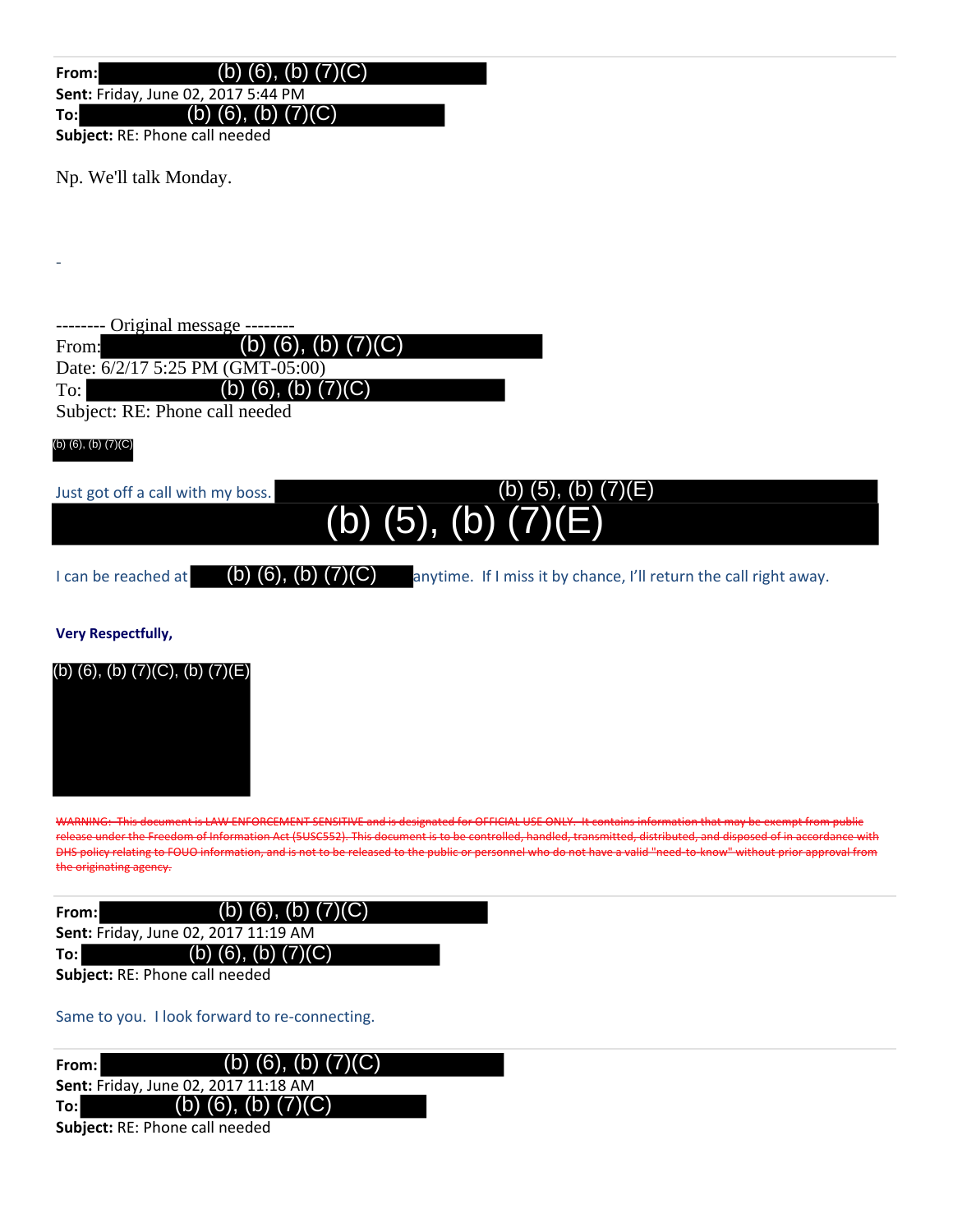Sounds good to me. If anything changes in the meantime, just give me a heads up at either (b) (6), (b) (7)(O Both are cells. Otherwise I'll be there at 9am. Enjoy your weekend and good to hear from you! (b) (6), (b) (7)(C)

#### **Very Respectfully,**

#### (b) (6), (b) (7)(C), (b) (7)(E)



WARNING: This document is LAW ENFORCEMENT SENSITIVE and is designated for OFFICIAL USE ONLY. It contains information that may be exempt from public release under the Freedom of Information Act (5USC552). This document is to be controlled, handled, transmitted, distributed, and disposed of in accordance with DHS policy relating to FOUO information, and is not to be released to the public or personnel who do not have a valid "need to know" without prior approval from the originating agency.

| From: | (b) $(\overline{6})$ , (b) $(7)(C)$  |  |
|-------|--------------------------------------|--|
|       | Sent: Friday, June 02, 2017 11:16 AM |  |
| To:l  | (b) $(6)$ , $(b)$ $(7)(C)$           |  |
|       |                                      |  |

**Subject:** RE: Phone call needed

Let's say Monday. 9:00 alright? I assume you know how to get here etc? We can meet at the Au Bon Pain across the street from the building?

| From:         | (b) $(6)$ , $(b)$ $(7)(C)$           |  |
|---------------|--------------------------------------|--|
|               | Sent: Friday, June 02, 2017 11:06 AM |  |
| To:l          | (b) $(6)$ , $(b)$ $(7)(C)$           |  |
| - - - - - - - |                                      |  |

**Subject:** RE: Phone call needed

10-4. It would be about 12pm today since I'd just be leaving now. I'll let you make the call. (b) (6), (b) (7)(C), (b) (7)(E) (b) (6), (b) (7)(C), (b) (7)(E)

#### **Very Respectfully,**



WARNING: This document is LAW ENFORCEMENT SENSITIVE and is designated for OFFICIAL USE ONLY. It contains information that may be exempt from public release under the Freedom of Information Act (5USC552). This document is to be controlled, handled, transmitted, distributed, and disposed of in accordance with DHS policy relating to FOUO information, and is not to be released to the public or personnel who do not have a valid "need to know" without prior approval from the originating agency.

#### **From** (b) (6), (b) (7)(C)

**Sent:** Friday, June 02, 2017 11:04 AM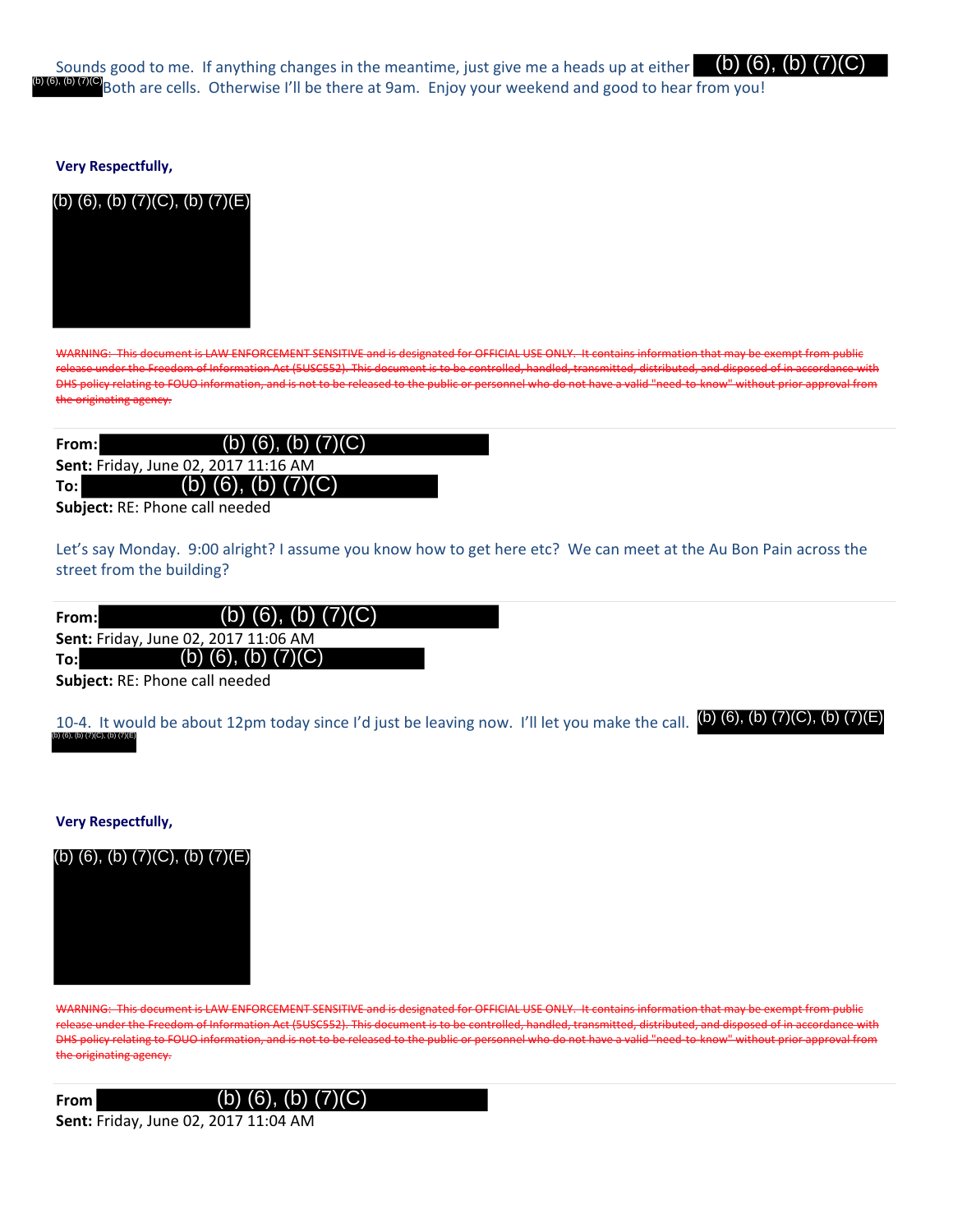**Subject:** RE: Phone call needed

**To:**

Either, but Monday may be less rushed for you….

| From:l                                      | (b) $(6)$ , $(b)$ $(7)(C)$ |  |
|---------------------------------------------|----------------------------|--|
| <b>Sent: Friday, June 02, 2017 10:33 AM</b> |                            |  |
| To:l                                        | (b) $(6)$ , $(b)$ $(7)(C)$ |  |
| Subject: RE: Phone call needed              |                            |  |

Which would work better for you? I could be up by 11:45 today or anytime Monday.

#### **Very Respectfully,**



WARNING: This document is LAW ENFORCEMENT SENSITIVE and is designated for OFFICIAL USE ONLY. It contains information that may be exempt from public release under the Freedom of Information Act (5USC552). This document is to be controlled, handled, transmitted, distributed, and disposed of in accordance with DHS policy relating to FOUO information, and is not to be released to the public or personnel who do not have a valid "need to know" without prior approval from the originating agency.

| From: | (b) $(6)$ , $(b)$ $(7)(C)$                  |
|-------|---------------------------------------------|
|       | <b>Sent: Friday, June 02, 2017 10:29 AM</b> |
| To:l  | (b) $(6)$ , $(b)$ $(7)(C)$                  |

**Subject:** RE: Phone call needed

I am at Hoover until about 1:30 today. I am available Monday morning before lunch if that works for you.

| From:l                         | (b) $(6)$ , $(b)$ $(7)(C)$           |  |
|--------------------------------|--------------------------------------|--|
|                                | Sent: Friday, June 02, 2017 10:26 AM |  |
| To: l                          | (b) $(6)$ , $(b)$ $(7)(C)$           |  |
| Cubicat: DE: Dhono coll noodod |                                      |  |

**Subject:** RE: Phone call needed

I'm in the D.C. area, working out of Sterling. Fairly mobile though.

**Very Respectfully,**

(b) (6), (b) (7)(C), (b) (7)(E)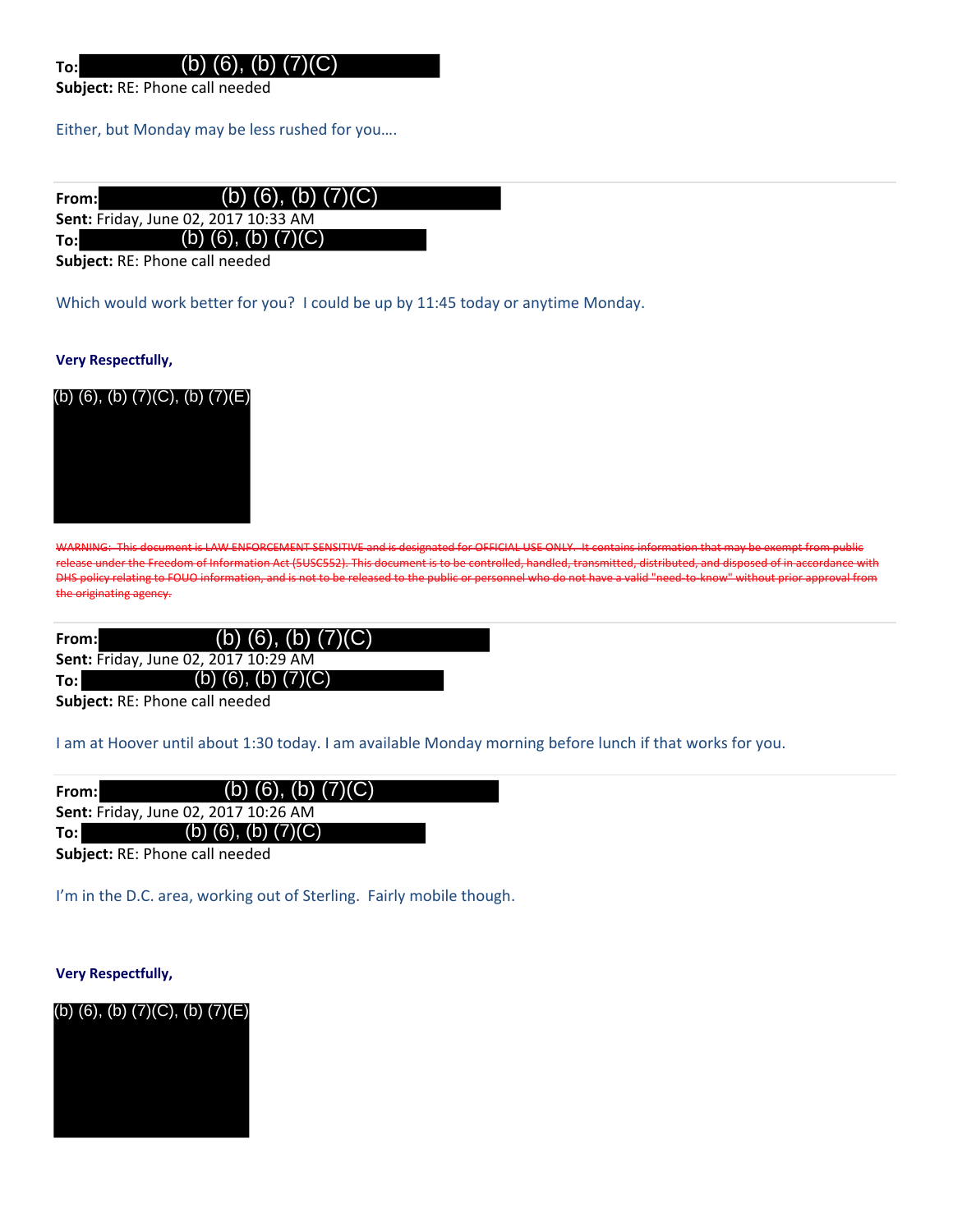WARNING: This document is LAW ENFORCEMENT SENSITIVE and is designated for OFFICIAL USE ONLY. It contains information that may be exempt from public release under the Freedom of Information Act (5USC552). This document is to be controlled, handled, transmitted, distributed, and disposed of in accordance with DHS policy relating to FOUO information, and is not to be released to the public or personnel who do not have a valid "need-to-know" without prior approval from the originating agency.

| From:                          | (b) $(6)$ , $(b)$ $(7)(C)$           |  |  |
|--------------------------------|--------------------------------------|--|--|
|                                | Sent: Friday, June 02, 2017 10:26 AM |  |  |
| To:l                           | (b) $(6)$ , $(b)$ $(7)(C)$           |  |  |
| Subject: RE: Phone call needed |                                      |  |  |

#### Are you in DC now? Or SD.

**From: Sent:** Friday, June 02, 2017 10:24 AM **To:** (b) (6), (b) (7)(C) (b) (6), (b) (7)(C)

**Subject:** RE: Phone call needed

(b) (7)(E)

Additional details in person if possible.

**Very Respectfully,**



WARNING: This document is LAW ENFORCEMENT SENSITIVE and is designated for OFFICIAL USE ONLY. It contains information that may be exempt from public release under the Freedom of Information Act (5USC552). This document is to be controlled, handled, transmitted, distributed, and disposed of in accordance with DHS policy relating to FOUO information, and is not to be released to the public or personnel who do not have a valid "need to know" without prior approval from the originating agency.

| From: I                        | (b) $(6)$ , $(b)$ $(7)(C)$                   |  |
|--------------------------------|----------------------------------------------|--|
|                                | <b>Sent: Thursday, June 01, 2017 8:56 PM</b> |  |
| To:l                           | (b) (6), (b) $(7)(C)$                        |  |
| Cubinet: DE: Dhono call noodod |                                              |  |

**Subject:** RE: Phone call needed

He **Good** to hear from you. Shoot me what you have and we can discuss tomorrow?

| -------- Original message -------- |                                  |  |
|------------------------------------|----------------------------------|--|
| From:                              | (b) (6), (b) $(7)(C)$            |  |
|                                    | Date: 6/1/17 7:06 PM (GMT-05:00) |  |
| $\mathrm{To:}\,$                   | (b) $(6)$ , $(b)$ $(7)(C)$       |  |
|                                    | Subject: Phone call needed       |  |

(b) (6), (b) (7)(C)

-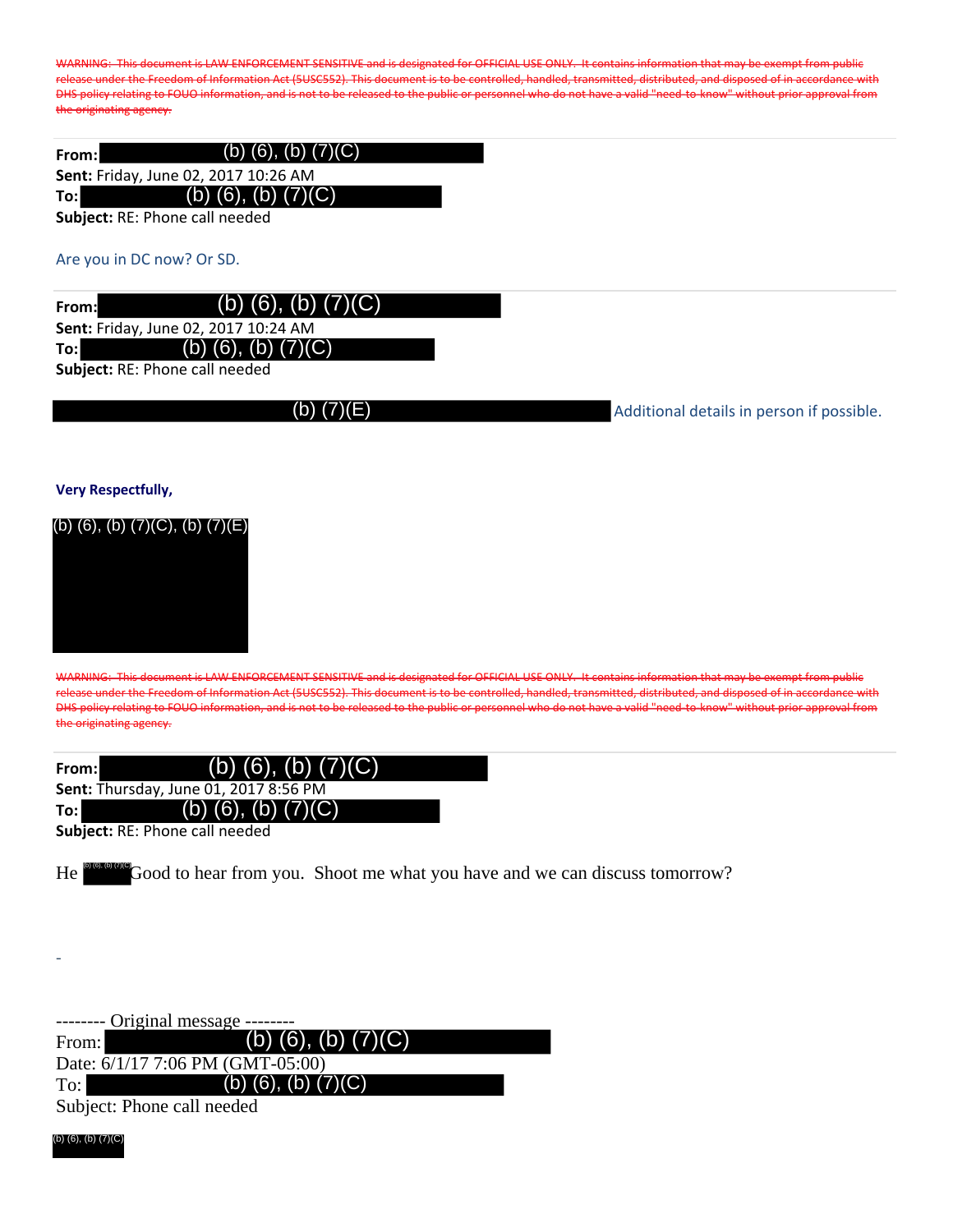\***believe**\* might be in your swim lane.

#### **Very Respectfully,**



WARNING: This document is LAW ENFORCEMENT SENSITIVE and is designated for OFFICIAL USE ONLY. It contains information that may be exempt from public release under the Freedom of Information Act (5USC552). This document is to be controlled, handled, transmitted, distributed, and disposed of in accordance with DHS policy relating to FOUO information, and is not to be released to the public or personnel who do not have a valid "need-to-know" without prior approval from the originating agency.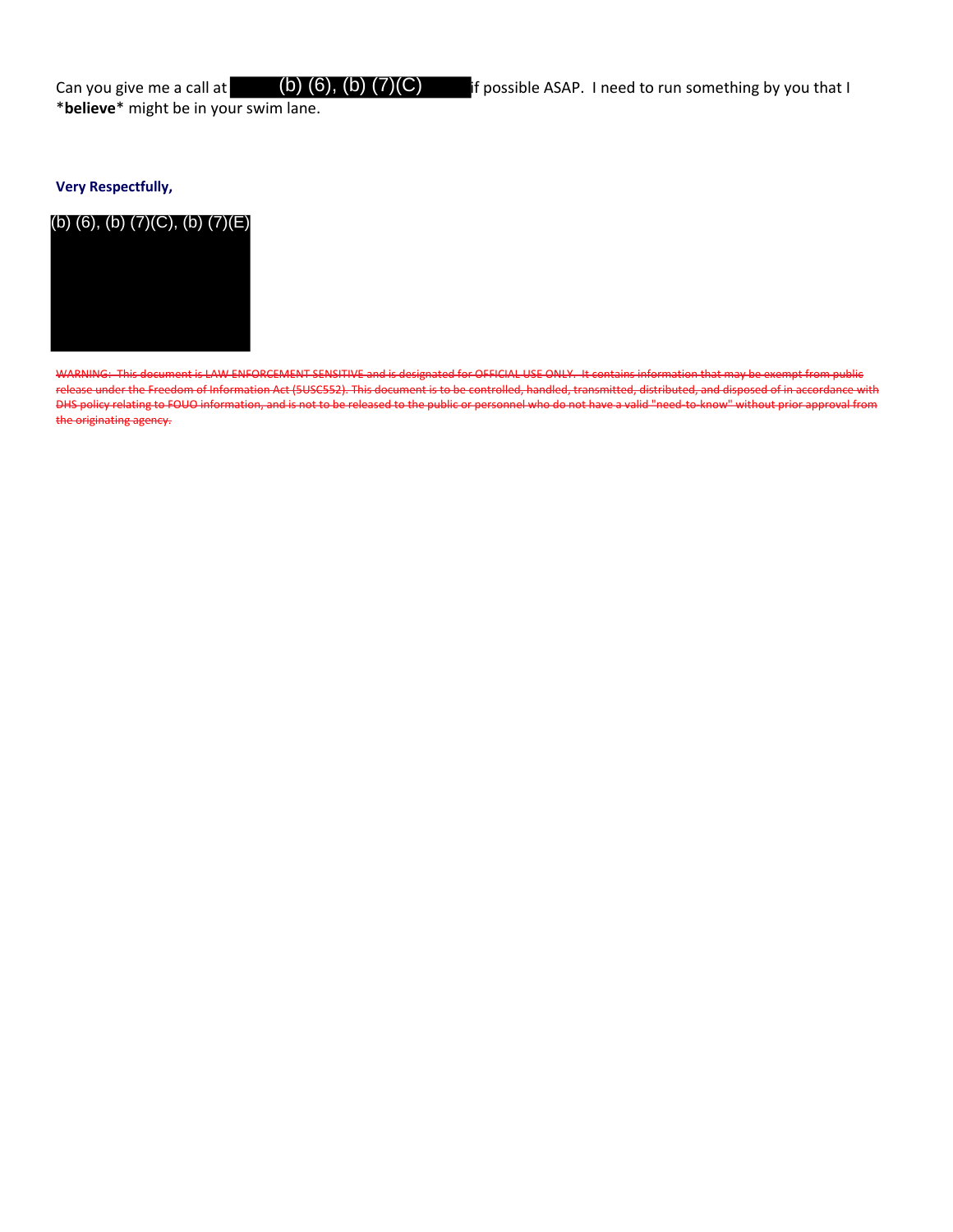**Sent: To: Subject:** 

**From:** (b) (6), (b) (7)(C) Monday, June 5, 2017 12:35 PM  $(\underline{b})$  (6), (b) (7)(C) (b)  $(7)(E)$ RE:

# $(b)$  (6), (b)  $(7)(C)$



**From** (b) (6), (b) (7)(C) **Sent:** Monday, June 05, 2017 11:45 AM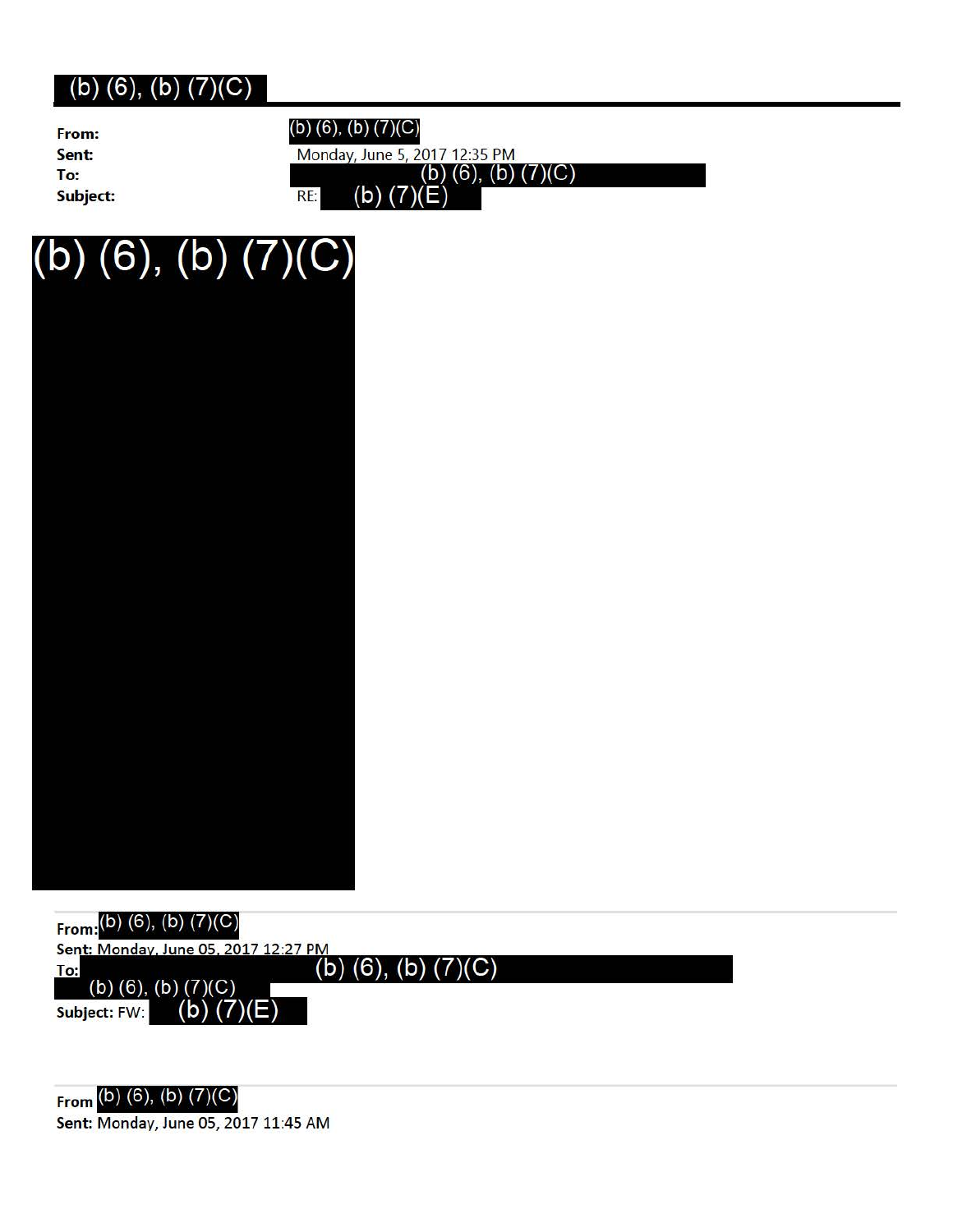

http://www.politico.com/story/2017/06/01/russia-spies-espionage-trump-239003

**Very Respectfully,** 



WARNING: This document is LAW ENFORCEMENT SENSITIVE and is designated for OFFICIAL USE ONLY. It contains information that may be exempt from public release under the Freedom of Information Act (5USC552). This document is to be controlled, handled, transmitted, distributed, and disposed of in accordance with OHS policy relating to FOUO information, and is not to be released to the public or personnel who do not have a valid "need-to-know" without prior approval from the originating agency.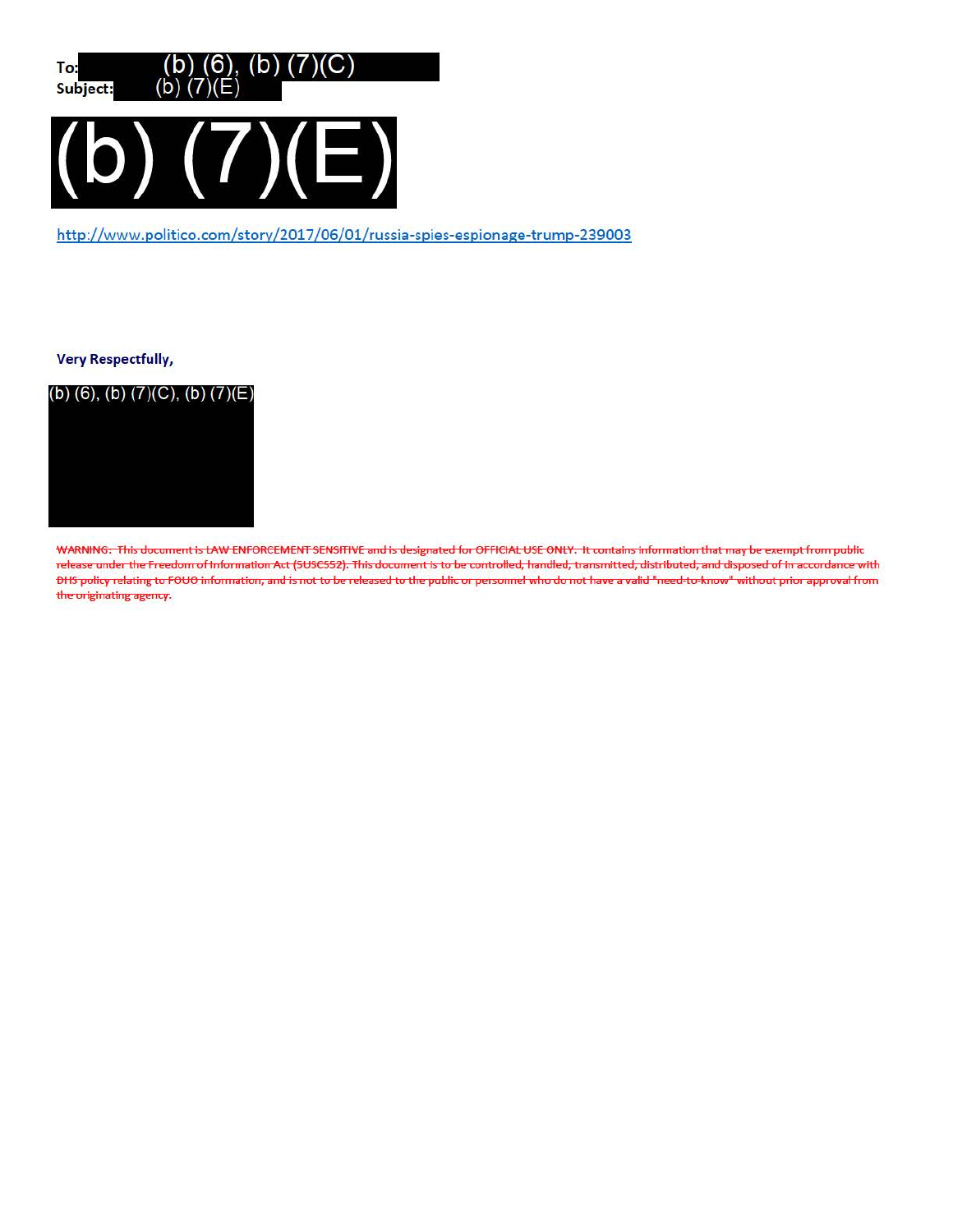| From:                                | (b) (6), (b) $(7)(C)$         |
|--------------------------------------|-------------------------------|
| Sent:                                | Monday, June 5, 2017 12:27 PM |
| To:                                  | (b) $(6)$ , $(b)$ $(7)(C)$    |
| Subject:                             | (b) $(7)(E)$<br>RE:           |
|                                      |                               |
|                                      |                               |
| (b) $(7)(E)$                         |                               |
|                                      |                               |
| From: $(b)$ (6), $(b)$ $(7)(C)$      |                               |
| Sent: Monday, June 05, 2017 12:27 PM |                               |
| To:                                  | (b) $(6)$ , $(b)$ $(7)(C)$    |
| (b) $(6)$ , $(b)$ $(7)(C)$           |                               |
| <b>Subject: FW</b>                   | (b) $(7)(E)$                  |
|                                      |                               |
|                                      |                               |
|                                      |                               |
| From $(b)$ $(6)$ , $(b)$ $(7)(C)$    |                               |
| Sent: Monday, June 05, 2017 11:45 AM |                               |
| (b)<br>To:                           | (6),<br>C)<br>(b)             |
| (b)<br>Subject:                      | (7)(E)                        |
|                                      |                               |
|                                      |                               |
|                                      |                               |
|                                      |                               |
|                                      |                               |

http://www.politico.com/story/2017/06/01/russia-spies-espionage-trump-239003

**Very Respectfully,** 

(b) (6), (b)  $(7)(C)$ , (b)  $(7)(E)$ 



WARNING: This document is LAW ENFORCEMENT SENSITIVE and is designated for OFFICIAL USE ONLY. It contains information that may be exempt from public release under the Freedom of Information Act (5USC552). This document is to be controlled, handled, transmitted, distributed, and disposed of in accordance with OHS policy relating to FOUO information, and is not to be released to the public or personnel who do not have a valid "need-to-know" without prior approval from the originating agency.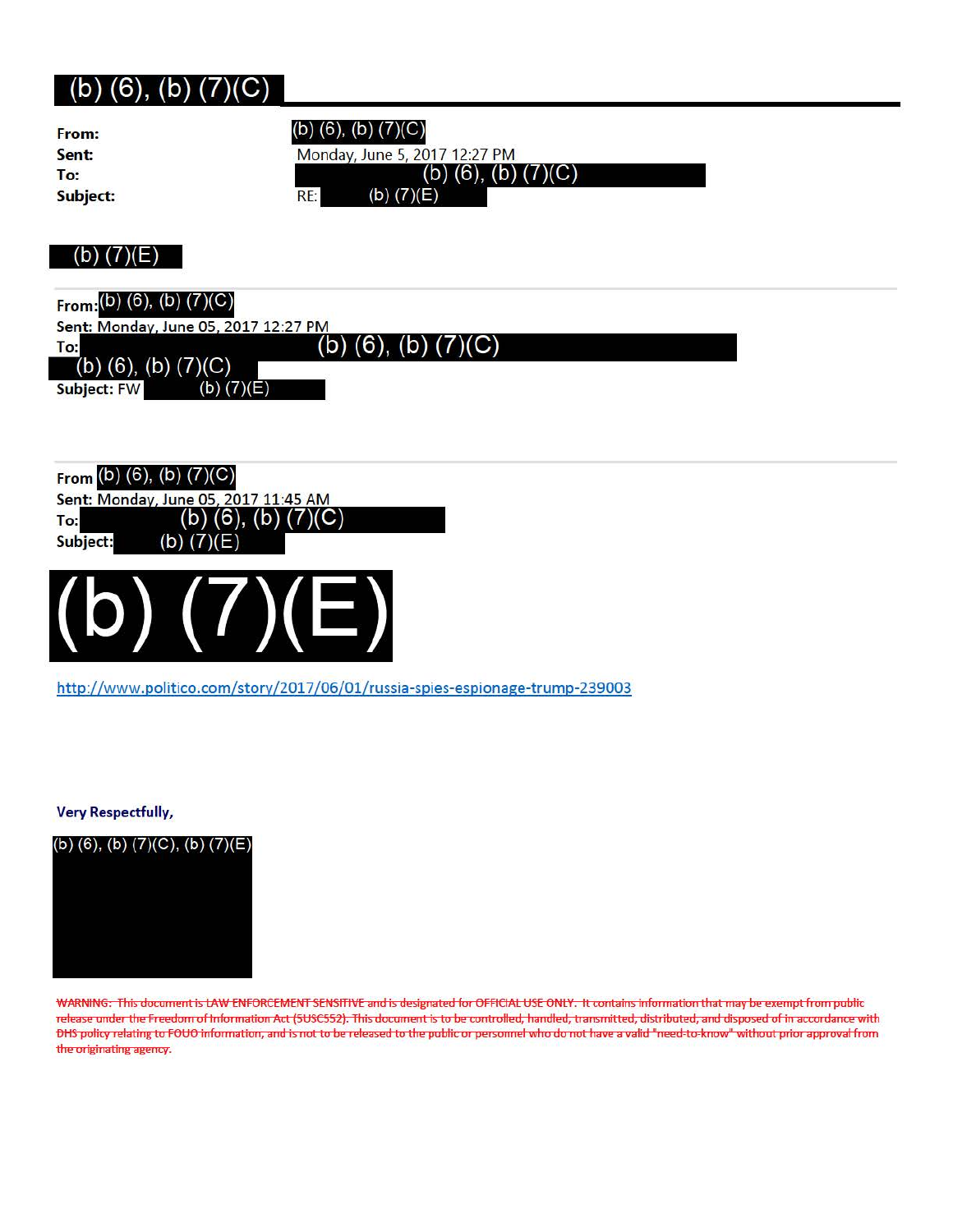**Subject:** 

**From:** (b) (6), (b) (7)(C)

**Sent:** 2017 8:50 AM To: **(b)** (6), (b)

http://www.politico.com/story/2017/06/01/russia-spies-espionage-trump-239003

(b) (6), (b) (7)(C)

CBP Mentoring Program Leadership Development Center Office of Training and Development Office <sup>(b)</sup> (6), (b) (7)(C)